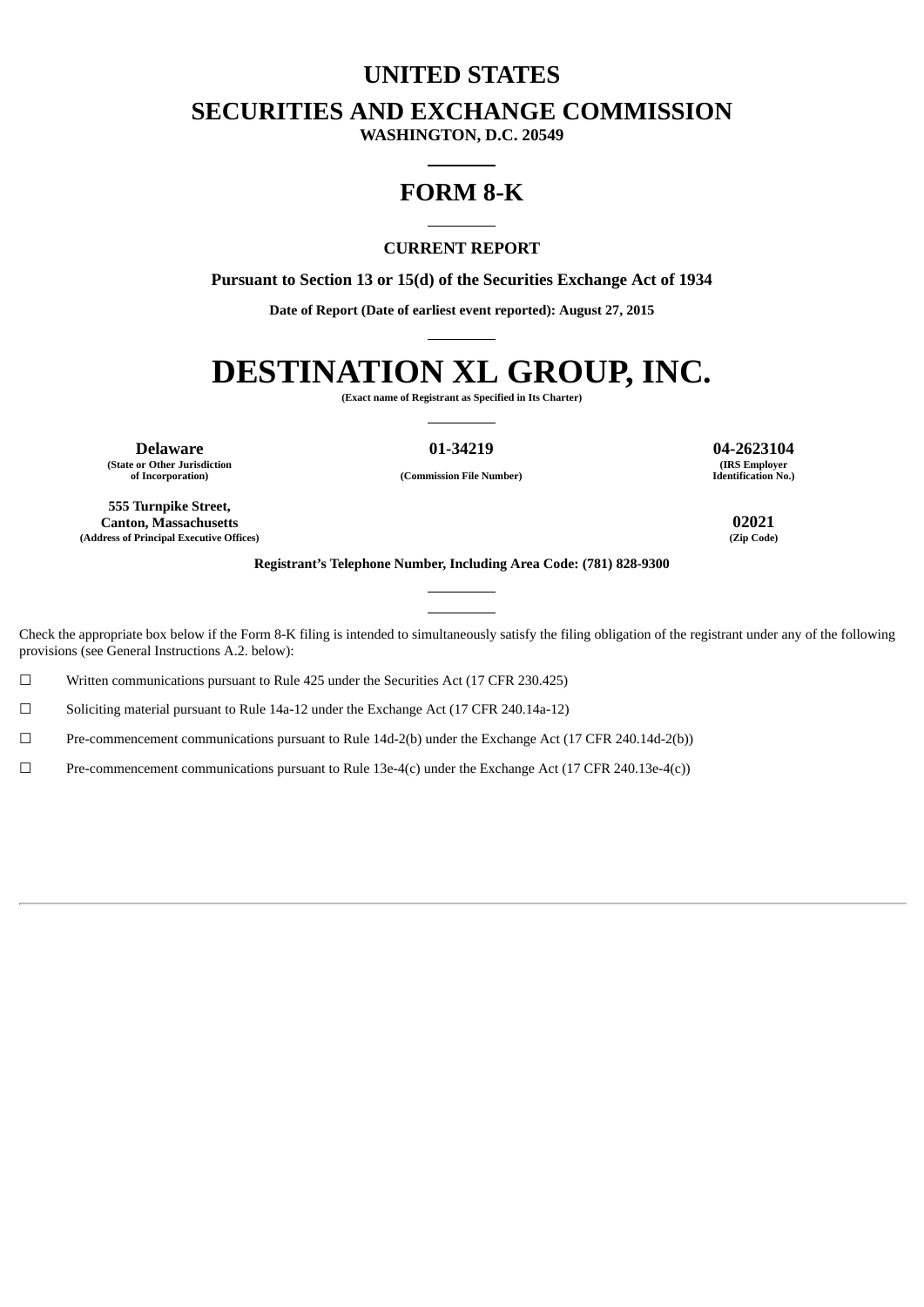# **Item 2.02 Results of Operations and Financial Condition.**

On August 27, 2015, Destination XL Group, Inc. (the "Company") issued a press release announcing the Company's operating results for the second quarter of fiscal 2015. A copy of this press release is attached hereto as Exhibit 99.1.

#### **Item 9.01 Financial Statements and Exhibits.**

(d) Exhibits

Exhibit No. Description

99.1 Press release issued by Destination XL Group, Inc. on August 27, 2015 regarding operating results for the second quarter of fiscal year 2015.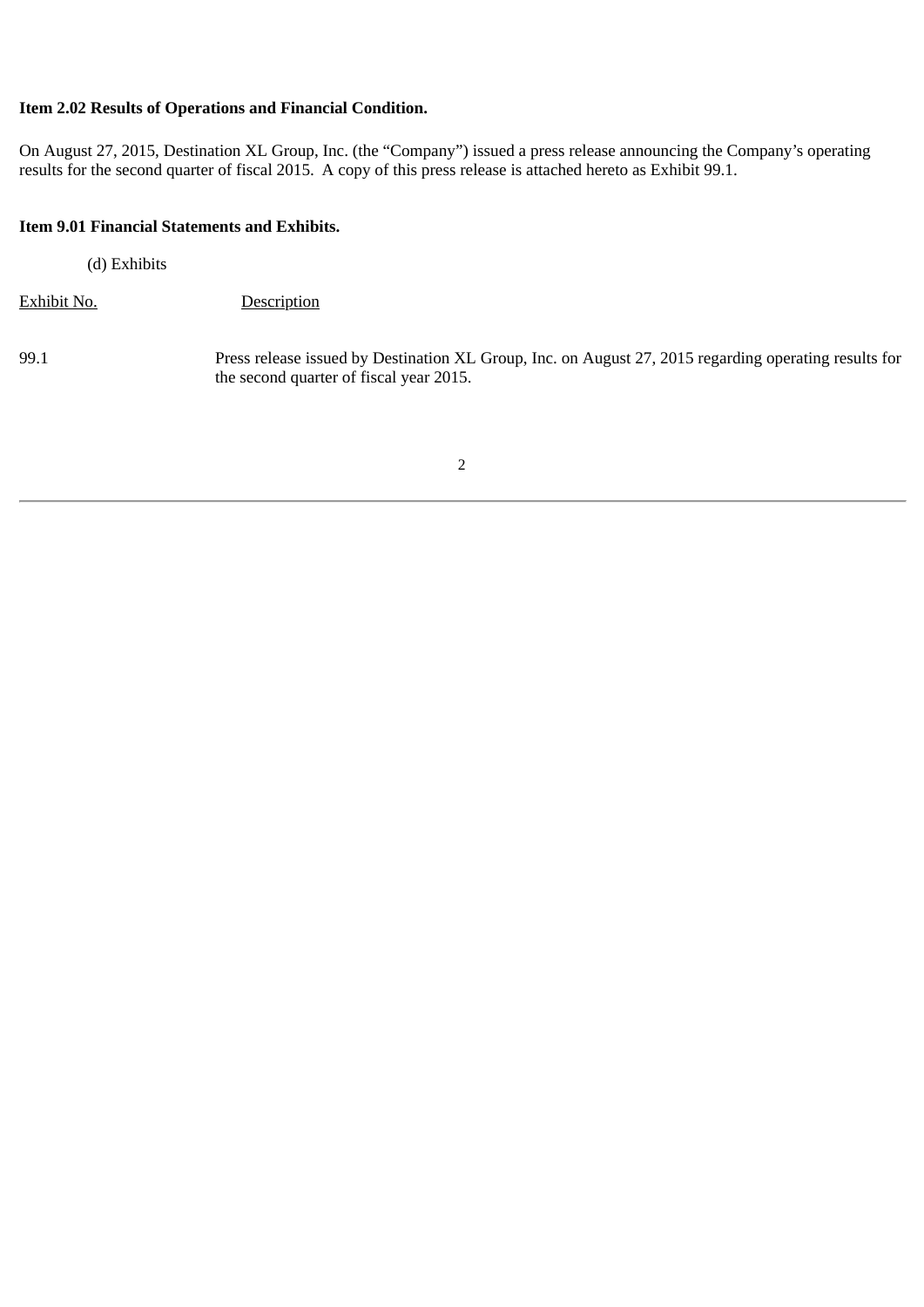# **SIGNATURES**

Pursuant to the requirements of the Securities Exchange Act of 1934, the registrant has duly caused this report to be signed on its behalf by the undersigned hereunto duly authorized.

Date: August 27, 2015 **By:** By: */s/ Robert S. Molloy* 

DESTINATION XL GROUP, INC.

**Robert S. Molloy Senior Vice President, General Counsel and Secretary**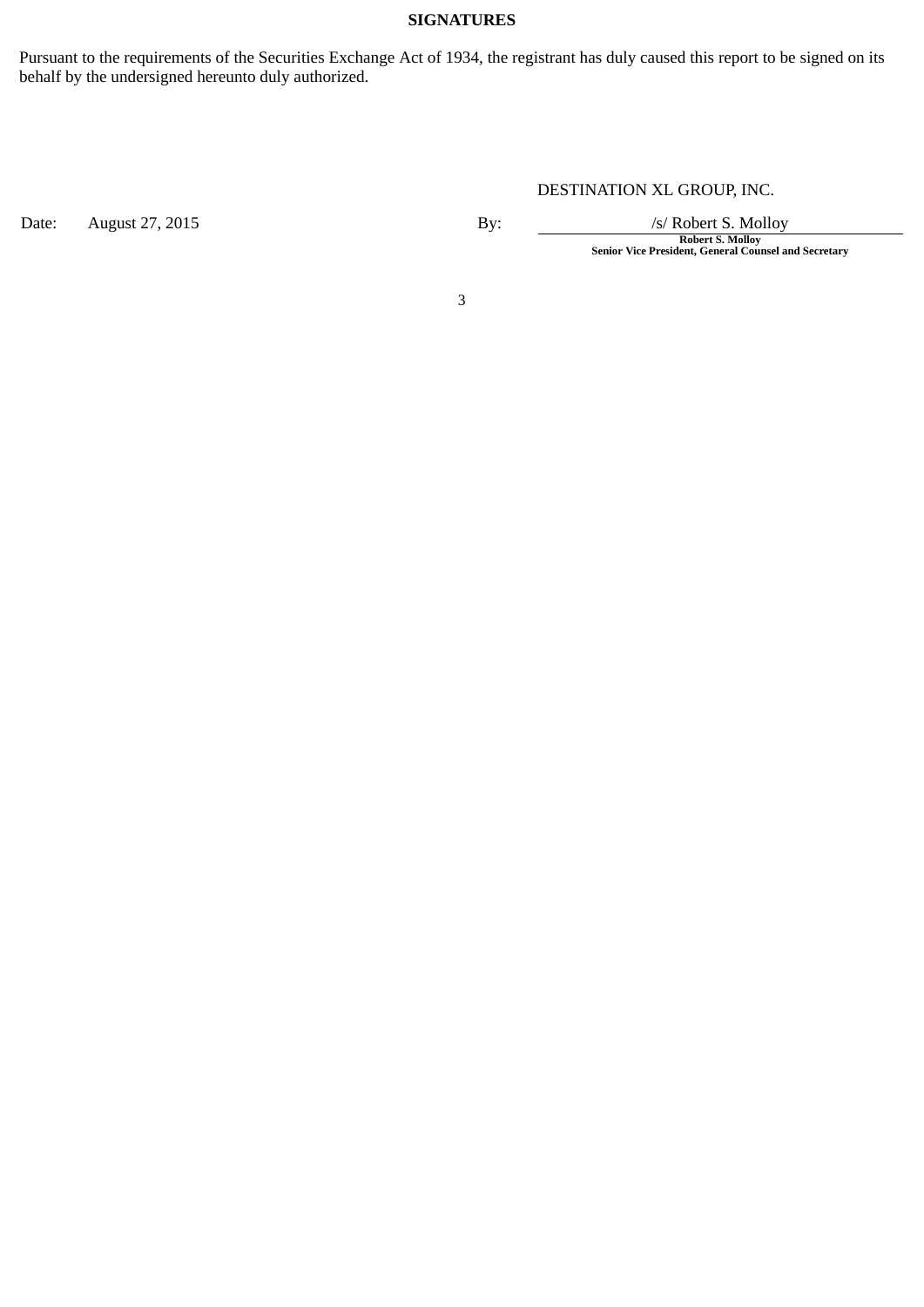

**CONTACT:** Jeff Unger Vice President Investor Relations (561) 482-9715

# **Destination XL Group, Inc. Reports Second-Quarter 2015 Financial Results**

*+11.9% DXL Comparable Sales Increase, Building On +11.3% Comp Increase in Second Quarter 2014;*

#### *Company Affirms Guidance for Fiscal 2015*

CANTON, Mass., August 27, 2015 – Destination XL Group, Inc. (NASDAQ: DXLG), the largest omni-channel specialty retailer of big and tall men's apparel, today reported operating results for the second quarter of fiscal 2015.

#### **Second-Quarter Fiscal 2015 Highlights**

- Total comparable sales increased  $+6.7\%$ , on top of  $+7.0\%$  in the prior-year quarter
- 111 DXL retail stores, open at least 13 months, had an  $+11.9\%$  comparable sales increase on top of  $+11.3\%$  in the prior-year quarter
- Operating loss of \$(0.2) million versus an operating loss of \$(2.6) million in the prior-year quarter
- EBITDA from continuing operations increased 116% to \$6.8 million from \$3.1 million in the prior-year quarter
- · Sales per square foot for the DXL retail stores, on a rolling 12-month basis, were \$172, compared with \$156 for the prior-year quarter

#### **Management Comments**

"Our outstanding second-quarter results continue to demonstrate that our long-term plan is working, as we delivered improvements in both sales and profitability," said President and CEO David Levin. "Once again, our DXL retail stores produced a double-digit sales comp increase of +11.9%, on top of +11.3% from the second quarter last year. In fact, sales growth accelerated through the quarter, from the combination of favorable weather, increased store traffic, higher average transaction and greater sales to end-of-rack customers.

"EBITDA for the quarter was \$6.8 million – a 116% increase from the second quarter of 2014. Our new DXL stores are exceeding our expectations, and our total customer growth for the first six months of 2015 has already outpaced our total customer count growth for all of fiscal 2014. We are trending to the higher end of our guidance for fiscal 2015, and we remain on track with our fiscal 2016 projections for sales of \$470 million and EBITDA of \$35 million," Levin said.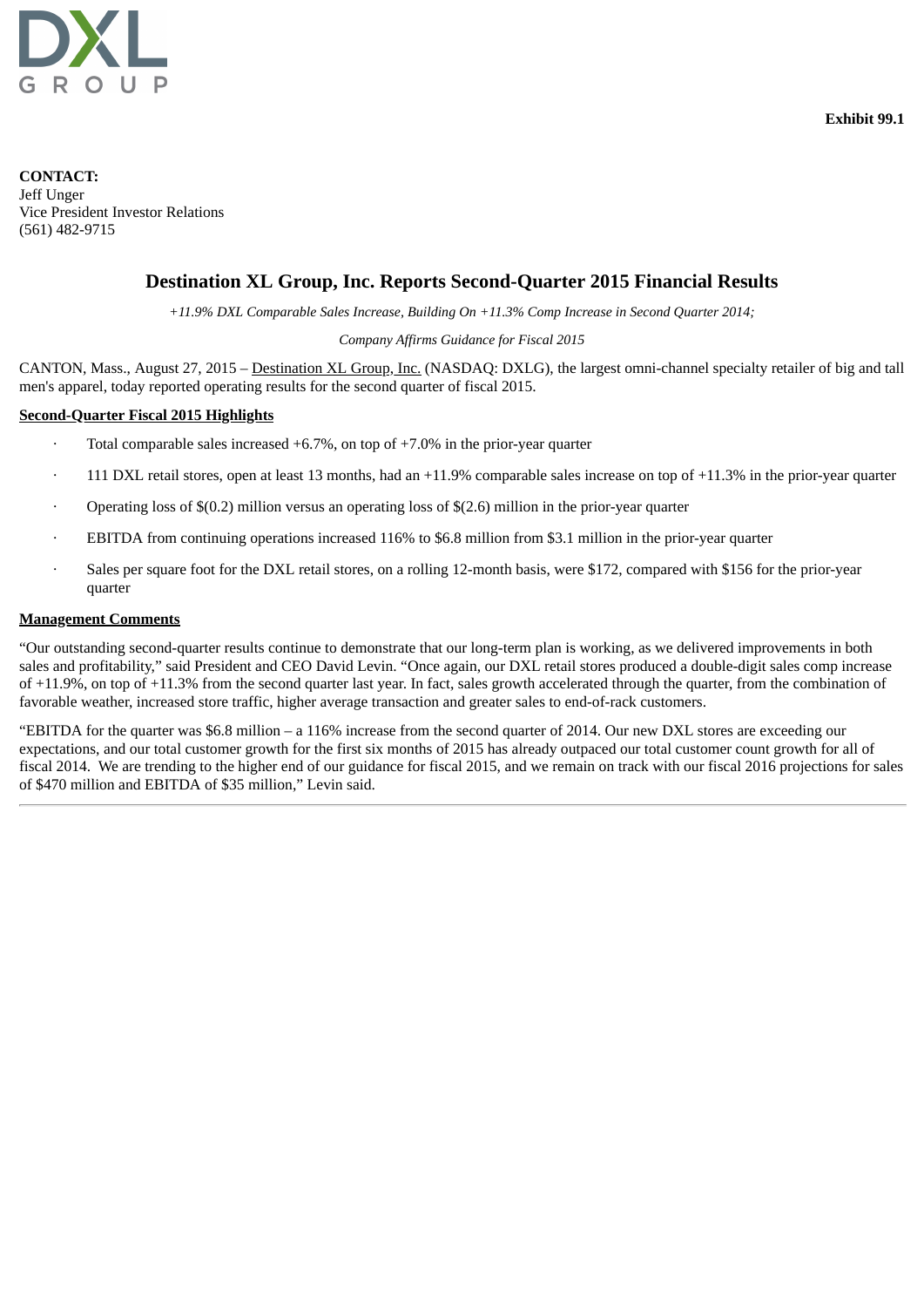"We also are very excited to announce that after a detailed analysis of our existing Casual Male and DXL store portfolio, we have identified approximately 400 DXL store opportunities nationwide, compared with our previous estimate of 250. Increasing brand awareness, the success of our smaller footprint stores and the introduction of the DXL outlet stores enable us to expand our reach beyond previous estimates. We are generating sufficient free cash flow to fund the planned expanded roll-out, and we anticipate healthy returns on invested capital based on our experience to date. Consequently, we now expect to open 30 to 40 DXL stores per year through fiscal 2020, which we believe will translate into higher revenue and profitability than previously forecast, beginning in 2017," Levin concluded.

#### **Second-Quarter 2015 Results**

#### *Sales*

For the second quarter of fiscal 2015, total sales rose 9.6% to \$114.1 million from \$104.2 million in the second quarter of fiscal 2014. The increase of \$9.9 million in total sales was primarily the result of higher sales at DXL stores of \$16.9 million. On a comparable basis, total transactions in the Company's DXL stores were up 9.2% over the prior-year second quarter. The DXL stores are experiencing increased store traffic, as well as improved conversion of store traffic to top-line sales, both of which contributed to the overall increase in transactions.

#### *Gross Margin*

For the second quarter of fiscal 2015, gross margin, inclusive of occupancy costs, was 47.2%, compared with gross margin of 46.3% for the second quarter of fiscal 2014. The increase of 90 basis points was the result of a 30-basis-point improvement in occupancy costs as a percentage of total sales, due to the leveraging of sales, and a 60-basis-point improvement in merchandise margin, primarily due to lower markdowns as a result of the Company's low clearance inventory levels.

#### *Selling, General & Administrative*

SG&A expenses for the second quarter of fiscal 2015 were 41.3% of sales, compared with 43.3% in the second quarter of fiscal 2014. On a dollar basis, SG&A expense increased \$2.0 million from the same quarter a year ago. Increased payroll, sales and corporate expenses this quarter were partially offset by a decrease in marketing expense, which was largely driven by improved advertising rates during the Company's spring campaign. The results for the second quarter of fiscal 2015 include DXL transition costs of approximately \$0.9 million, compared with \$0.8 million for the second quarter of the prior year.

#### *EBITDA from Continuing Operations*

Earnings before interest, taxes, depreciation and amortization (EBITDA) from continuing operations, a non-GAAP measure, for the second quarter of fiscal 2015 were \$6.8 million, compared with \$3.1 million for the second quarter of fiscal 2014. The improvement was primarily driven by an increase in sales from the same quarter of the prior year.

#### *Net Loss*

Net loss for the second quarter of fiscal 2015 was \$(1.0) million, or \$(0.02) per diluted share, compared with a net loss of \$(4.0) million, or \$(0.08) per diluted share, for the second quarter of fiscal 2014. On a non-GAAP basis, assuming a normalized tax rate of 40%, adjusted net loss for the second quarter of

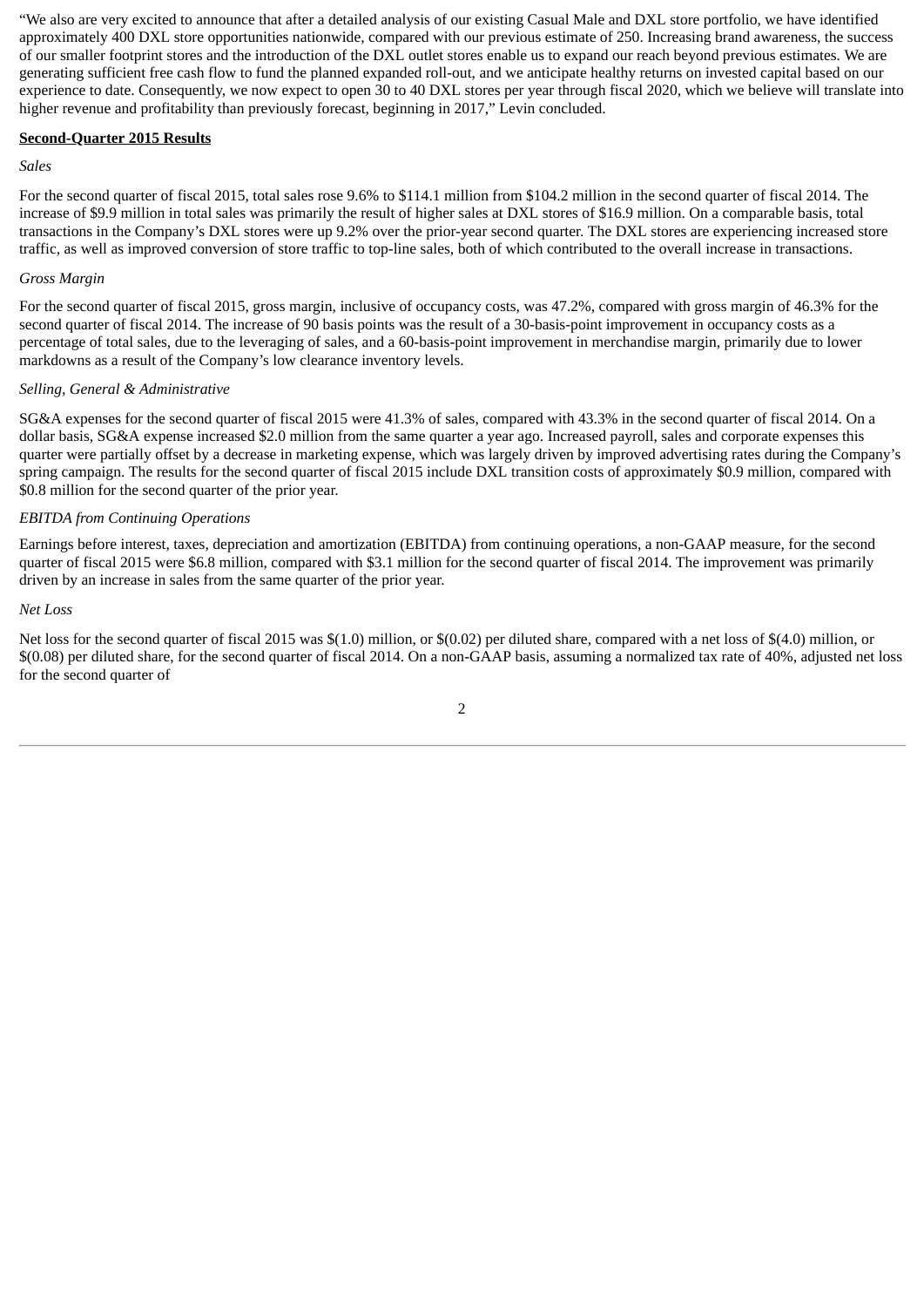fiscal 2015 was \$(0.01) per diluted share, compared with \$(0.05) per diluted share for the second quarter of fiscal 2014.

#### *Cash Flow*

Cash flow provided by operations for the first six months of fiscal 2015 was \$6.7 million, compared with cash flow used for operations of \$(2.7) million in the same period of fiscal 2014. After capital expenditures, free cash flow, a non-GAAP measure, for the first six months of fiscal 2015 improved by \$11.3 million to \$(10.3) million from \$(21.6) million for the same period of fiscal 2014.

Capital expenditures for the first six months of fiscal 2015 were \$17.0 million, compared with \$18.9 million for the same period of the prior year. All capital expenditures are subject to ROIC ("Return on Invested Capital") hurdles.

#### *Non-GAAP measures*

EBITDA from continuing operations, adjusted net loss per share and free cash flow are non-GAAP financial measures. Please see "Non-GAAP Measures" below and a reconciliation of these non-GAAP measures to the comparable GAAP measures that follows the table below.

### *Balance Sheet & Liquidity*

At August 1, 2015, the Company had cash and cash equivalents of \$5.8 million. Total debt at August 1, 2015 consisted of \$34.1 million outstanding under the Company's credit facility, net of unamortized debt issuance costs, and approximately \$29.8 million outstanding under its term loan and equipment financing notes, net of unamortized debt issuance costs. At August 1, 2015, the Company had \$73.9 million of excess availability under its credit facility.

Inventory was \$123.6 million at August 1, 2015, compared with \$115.2 million at January 31, 2015 and \$116.0 million at August 2, 2014. The increase in inventory over both year end and last year's second quarter is due to an increase in total store square footage and the higher mix of branded product due to having more DXL stores open. Clearance inventory represented 7.2% of total inventory in the second quarter of 2015, compared with 8.4% of total inventory in the second quarter of 2014.

#### **Retail Store Information**

The following is a summary of the store count, with respective square footage by store concept:

|                           | Year End 2013           |                   | Year End 2014         |                   | At August 1, 2015     |                   | Year End 2015E          |                   |  |
|---------------------------|-------------------------|-------------------|-----------------------|-------------------|-----------------------|-------------------|-------------------------|-------------------|--|
|                           | $#$ of<br><b>Stores</b> | Sq Ft.<br>(000's) | # of<br><b>Stores</b> | Sq Ft.<br>(000's) | # of<br><b>Stores</b> | Sq Ft.<br>(000's) | $#$ of<br><b>Stores</b> | Sq Ft.<br>(000's) |  |
| DXL Retail                | 99                      | 915               | 138                   | 1,179             | 153                   | 1,290             | 168                     | 1,382             |  |
| <b>DXL Outlets</b>        |                         |                   |                       | 12                | 5.                    | 26                | 10                      | 51                |  |
| <b>CMXL Retail</b>        | 198                     | 713               | 157                   | 557               | 144                   | 511               | 126                     | 446               |  |
| <b>CMXL Outlets</b>       | 52                      | 167               | 48                    | 153               | 44                    | 141               | 38                      | 117               |  |
| <b>Rochester Clothing</b> | 10                      | 88                | 8                     | 74                |                       | 74                |                         | 56                |  |
| Total                     | 359                     | L,883             | 353                   | 1,975             | 354                   | 2,042             | 347                     | 2,052             |  |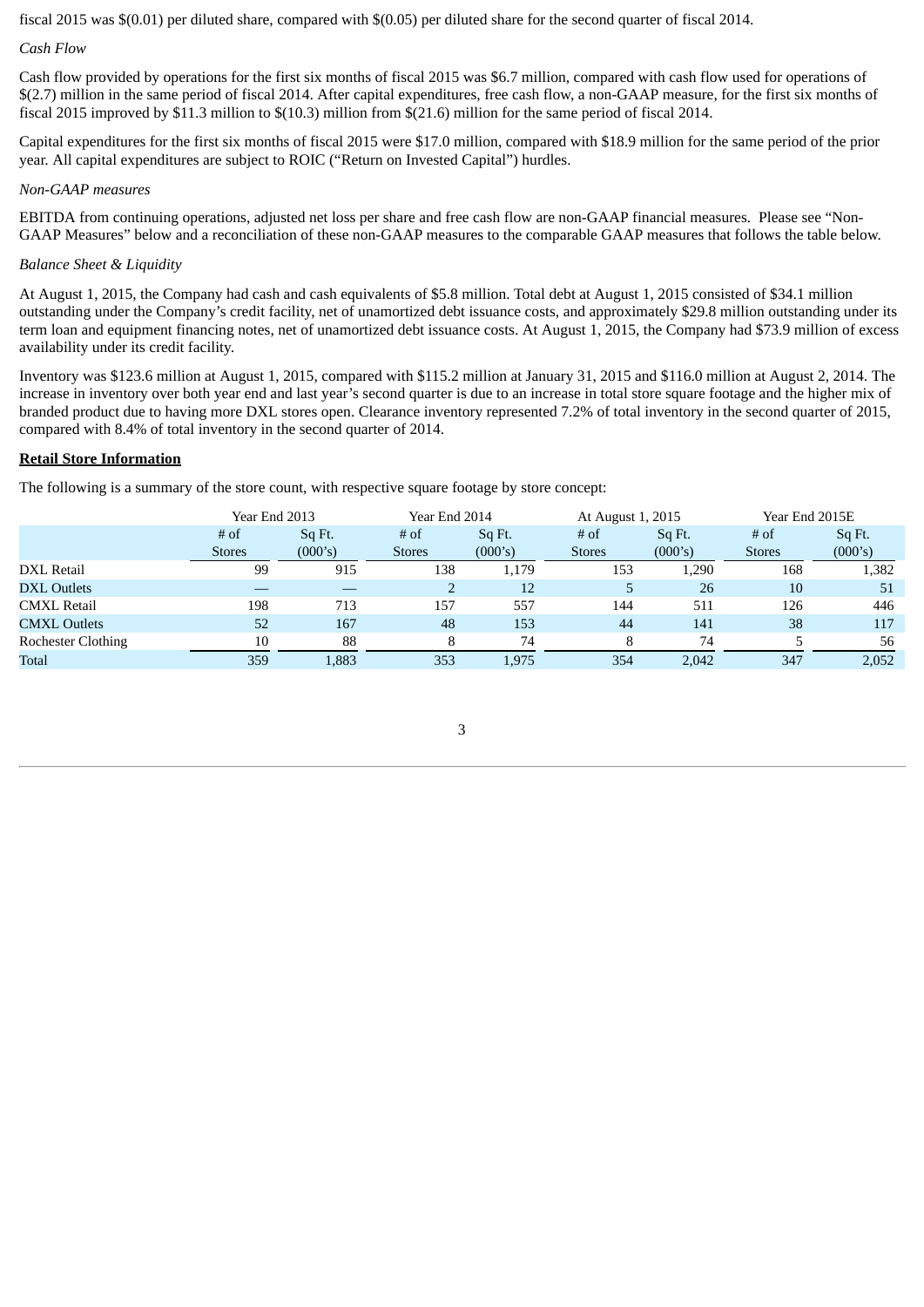# **Fiscal 2015 Outlook**

The Company is affirming its previous earnings guidance for fiscal 2015. The Company expects:

- Total sales in the range of \$438.0 to \$443.0 million.
- · A total comparable sales increase of approximately 5.6%.
- Gross profit margin of approximately 45.9%.
- SG&A costs of approximately \$180.5 million.
- Depreciation and amortization expense of approximately \$28.5 million.
- · Interest expense of approximately \$3.8 million.
- · EBITDA in the range of \$21.0 to \$23.0 million.
- Operating margin loss of between (1.7%) and (1.2%).
- · A net loss of \$(0.20) to \$(0.23) per diluted share. On a non-GAAP basis, an adjusted net loss of \$(0.12) to \$(0.14) per diluted share. This guidance is presented on a non-GAAP basis for comparative purposes to fiscal 2014 earnings, assuming a normal tax benefit of approximately 40%. The Company expects to continue to provide a full valuation allowance against its deferred tax assets in fiscal 2015 and will not recognize any income tax benefit on its operating loss in fiscal 2015.
- · To open approximately 30 DXL retail and 8 DXL outlet stores and close approximately 41 Casual Male XL and 3 Rochester Clothing stores.
- · Capital expenditures, net of tenant allowances of \$6.0-\$7.0 million, of approximately \$30.0-\$32.0 million.
- · Borrowings at the end of fiscal 2015 in the range of \$72.0 to \$76.0 million consisting of \$45.3 to \$49.3 million under the credit facility, a term loan of approximately \$13.8 million, and equipment financing notes of approximately \$12.9 million. Free cash flow in the range of  $$(18.5)$  to  $$(22.5)$  million.

#### **Conference Call**

The Company will hold a conference call to review its financial results today, Thursday, August 27, 2015 at 9:00 a.m. ET. To listen to the live webcast, visit the "Investor Relations" section of the Company's website. The live call also can be accessed by dialing: (888) 417-8465. Please reference conference ID: 7785076. An archived version of the webcast may be accessed by visiting the "Events" section of the Company's website for up to one year.

During the conference call, the Company may discuss and answer questions concerning business and financial developments and trends. The Company's responses to questions, as well as other matters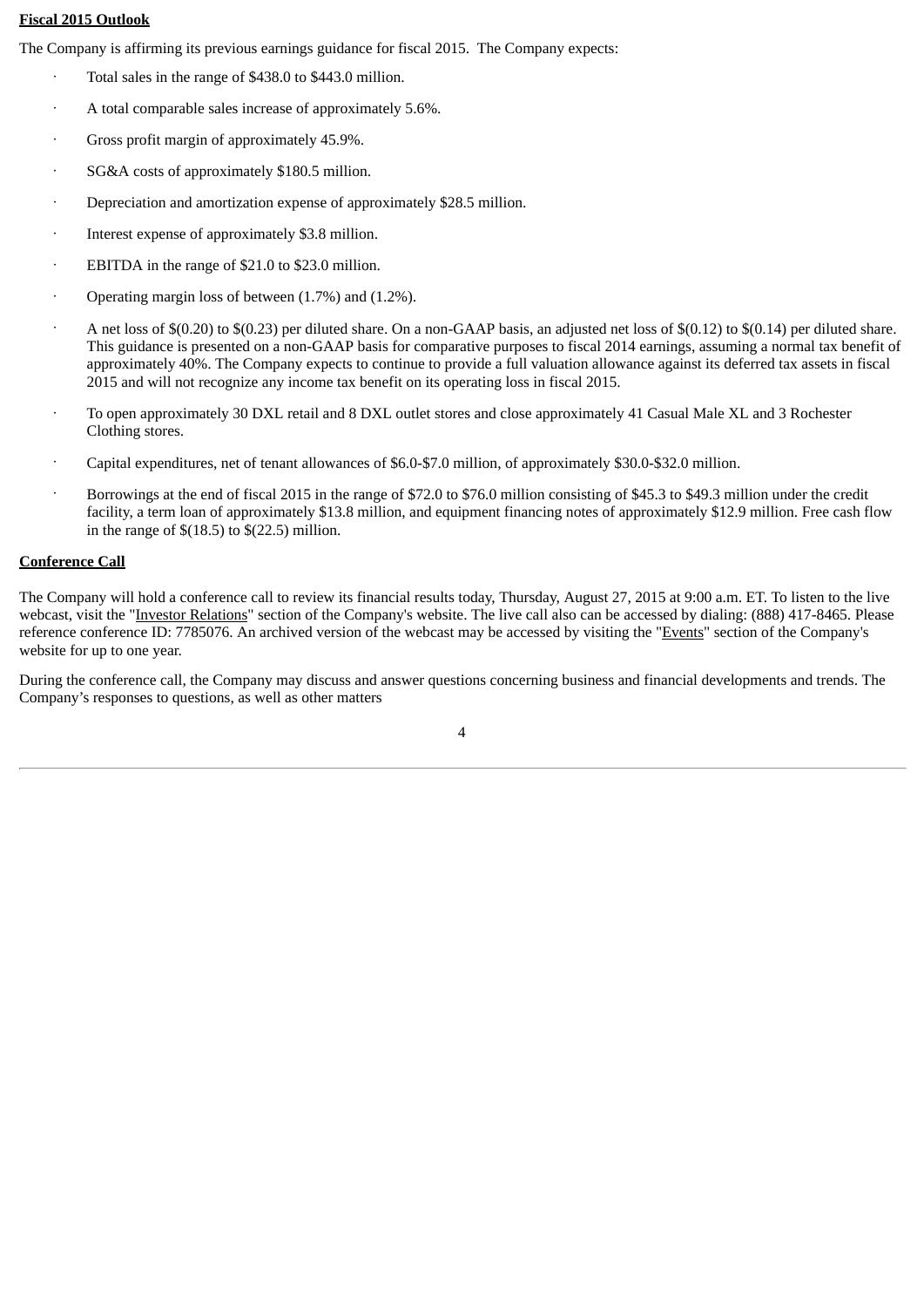discussed during the conference call, may contain or constitute information that has not been disclosed previously.

# **Non-GAAP Measures**

In addition to financial measures prepared in accordance with U.S. generally accepted accounting principles ("GAAP"), this press release refers to free cash flow, EBITDA from continuing operations and adjusted net loss per diluted share. The presentation of these non-GAAP measures is not in accordance with GAAP, and should not be considered superior to or as a substitute for net income (loss), earnings (loss) per diluted share, income (loss) from continuing operations or cash flows from operating activities or any other measure of performance derived in accordance with GAAP. In addition, all companies do not calculate non-GAAP financial measures in the same manner and, accordingly, the non-GAAP measures presented in this release may not be comparable to similar measures used by other companies. The Company believes the inclusion of these non-GAAP measures helps investors gain a better understanding of the Company's performance, especially when comparing such results to previous periods, and that they are useful as an additional means for investors to evaluate the Company's operating results, when reviewed in conjunction with the Company's GAAP financial statements.

The Company calculates free cash flow as cash flow from operating activities less capital expenditures and less discretionary store asset acquisitions, if applicable. EBITDA is calculated as earnings before interest, taxes, depreciation and amortization. EBITDA from continuing operations is calculated as EBITDA before discontinued operations. Adjusted net loss per diluted share has been adjusted for a normal tax rate, assuming 40%. Reconciliations of these non-GAAP measures to their comparable GAAP measures are provided in the tables below.

#### **About Destination XL Group, Inc.**

Destination XL Group, Inc. is the largest omni-channel specialty retailer of big & tall men's apparel with store locations throughout the United States and London, England. The retailer operates under five brands: Destination XL®, Casual Male XL, Rochester Clothing, ShoesXL and LivingXL. The Company also operates e-commerce sites at www.destinationxl.com and www.bigandtall.com. With more than 2,000 private label and name brand styles to choose from, big and tall customers are provided with a unique blend of wardrobe solutions not available at traditional retailers. The Company is headquartered in Canton, Massachusetts. For more information, please visit the Company's investor relations website: http://investor.destinationxl.com.

#### **Forward-Looking Statements**

Certain statements and information contained in this press release constitute forward-looking statements under the federal securities laws, including statements regarding the Company's expectations with respect to its projected sales and EBITDA for fiscal 2016 and cash flows, operating and gross profit margins, store counts, pace of store openings, costs, capital expenditures, borrowings, sales, EBITDA, profitability and earnings expectations for fiscal 2015. The discussion of forward-looking information requires management of the Company to make certain estimates and assumptions regarding the Company's strategic direction and the effect of such plans on the Company's financial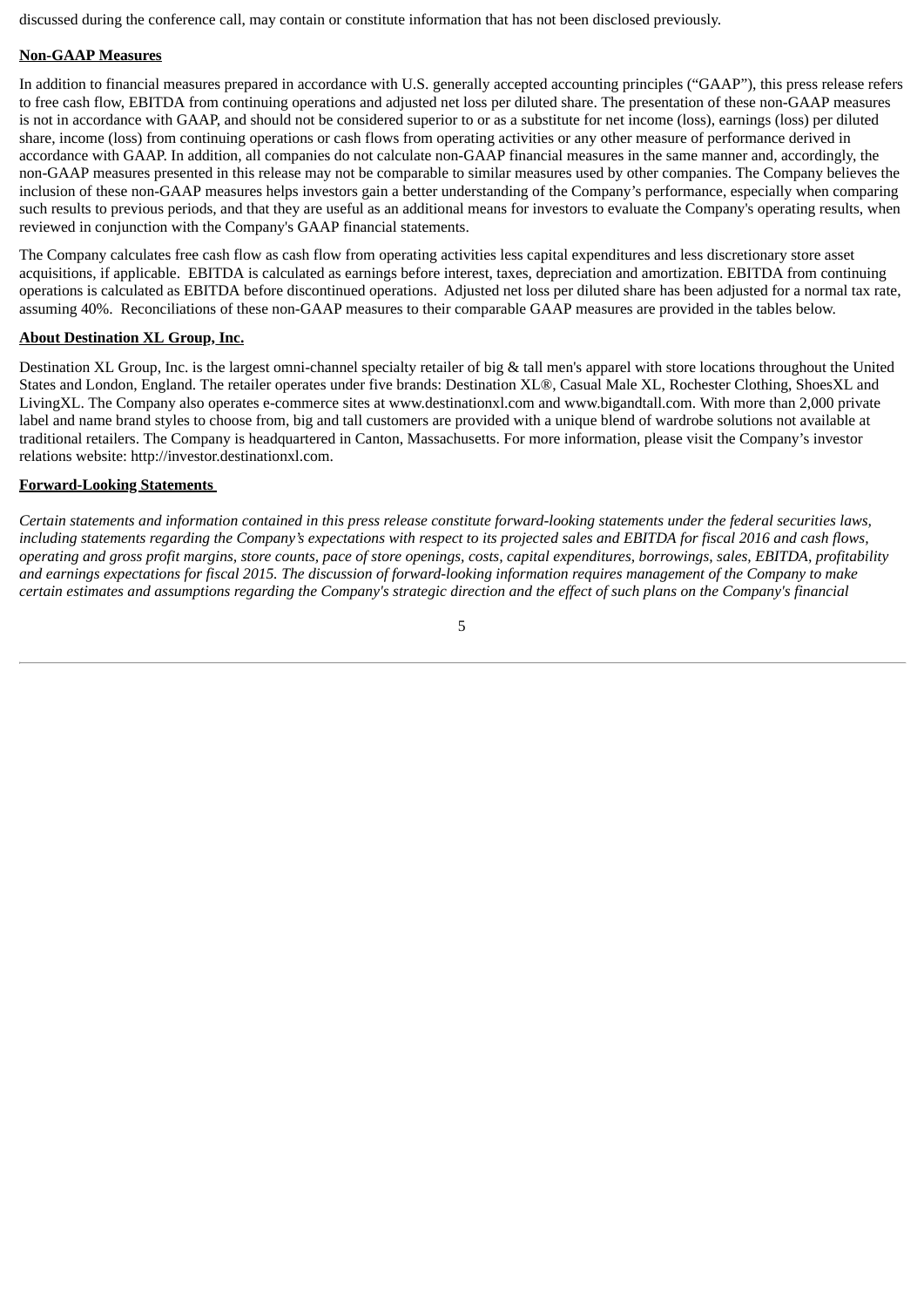results. The Company's actual results and the implementation of its plans and operations may differ materially from forward-looking statements made by the Company. The Company encourages readers of forward-looking information concerning the Company to refer to its filings with the Securities and Exchange Commission, including without limitation, its Annual Report on Form 10-K filed on March 25, 2015, that set forth certain risks and uncertainties that may have an impact on future results and direction of the Company, including risks relating to the Company's execution of its DXL strategy and ability to grow its market share, its ability to predict customer tastes and fashion trends, its ability to forecast sales growth trends and its ability to compete successfully in the United States men's big and tall apparel market.

Forward-looking statements contained in this press release speak only as of the date of this release. Subsequent events or circumstances occurring after such date may render these statements incomplete or out of date. The Company undertakes no obligation and expressly *disclaims any duty to update such statements.*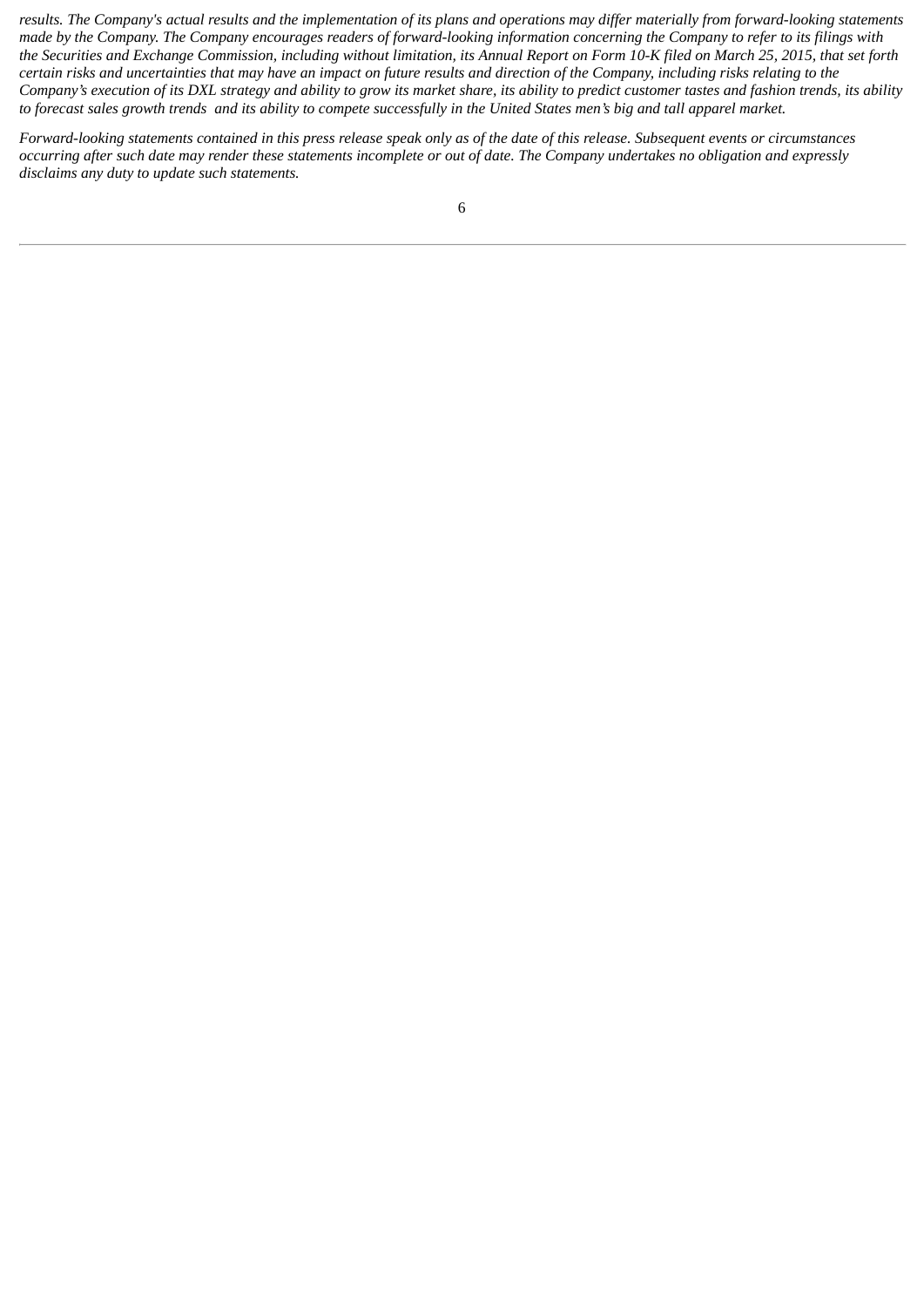#### DESTINATION XL GROUP, INC. CONSOLIDATED STATEMENTS OF OPERATIONS (In thousands, except per share data) (unaudited)

|                                                                   | For the three months ended<br>August 1, 2015<br>August 2, 2014 |         |                | For the six months ended<br>August 1, 2015 |                |             |                         |                           |
|-------------------------------------------------------------------|----------------------------------------------------------------|---------|----------------|--------------------------------------------|----------------|-------------|-------------------------|---------------------------|
| <b>Sales</b>                                                      | \$                                                             | 114,147 | $\mathfrak{S}$ | 104,162                                    | \$             | 218,552     | \$                      | August 2, 2014<br>200,821 |
| Cost of goods sold including occupancy costs                      |                                                                | 60,264  |                | 55,925                                     |                | 116,430     |                         | 108,646                   |
| Gross profit                                                      |                                                                | 53,883  |                | 48,237                                     |                | 102,122     |                         | 92,175                    |
|                                                                   |                                                                |         |                |                                            |                |             |                         |                           |
| Expenses:                                                         |                                                                |         |                |                                            |                |             |                         |                           |
| Selling, general and administrative                               |                                                                | 47,121  |                | 45,101                                     |                | 88,590      |                         | 86,548                    |
| Depreciation and amortization                                     |                                                                | 6,928   |                | 5,698                                      |                | 13,450      |                         | 11,128                    |
| Total expenses                                                    |                                                                | 54,049  |                | 50,799                                     |                | 102,040     |                         | 97,676                    |
| Operating income (loss)                                           |                                                                | (166)   |                | (2,562)                                    |                | 82          |                         | (5,501)                   |
| Interest expense, net                                             |                                                                | (746)   |                | (451)                                      |                | (1,507)     |                         | (862)                     |
|                                                                   |                                                                |         |                |                                            |                |             |                         |                           |
| Loss from continuing operations before provision for income taxes |                                                                | (912)   |                | (3,013)                                    |                | (1, 425)    |                         | (6,363)                   |
| Provision for income taxes                                        |                                                                | 67      |                | 63                                         |                | 128         |                         | 110                       |
| Loss from continuing operations                                   |                                                                | (979)   |                | (3,076)                                    |                | (1, 553)    |                         | (6, 473)                  |
| Loss from discontinued operations, net of taxes                   |                                                                |         |                | (956)                                      |                |             |                         | (1,095)                   |
| Net loss                                                          | \$                                                             | (979)   | \$             | (4,032)                                    | $\mathfrak{S}$ | (1,553)     | $\mathfrak{F}$          | (7,568)                   |
|                                                                   |                                                                |         |                |                                            |                |             |                         |                           |
| Net loss per share - basic and diluted:                           |                                                                |         |                |                                            |                |             |                         |                           |
| Loss from continuing operations                                   | \$                                                             | (0.02)  | -\$            | $(0.06)$ \$                                |                | $(0.03)$ \$ |                         | (0.13)                    |
| Loss from discontinued operations, net of taxes                   | \$                                                             |         | $\mathfrak{S}$ | $(0.02)$ \$                                |                |             | $\mathbf{\mathfrak{S}}$ | (0.02)                    |
| Net loss per share - basic and diluted:                           | \$                                                             | (0.02)  | \$             | $(0.08)$ \$                                |                | $(0.03)$ \$ |                         | (0.16)                    |
| Weighted-average number of common shares outstanding:             |                                                                |         |                |                                            |                |             |                         |                           |
| <b>Basic</b>                                                      |                                                                | 49,081  |                | 48,743                                     |                | 49,050      |                         | 48,699                    |
| Diluted                                                           |                                                                | 49,081  |                | 48,743                                     |                | 49,050      |                         | 48,699                    |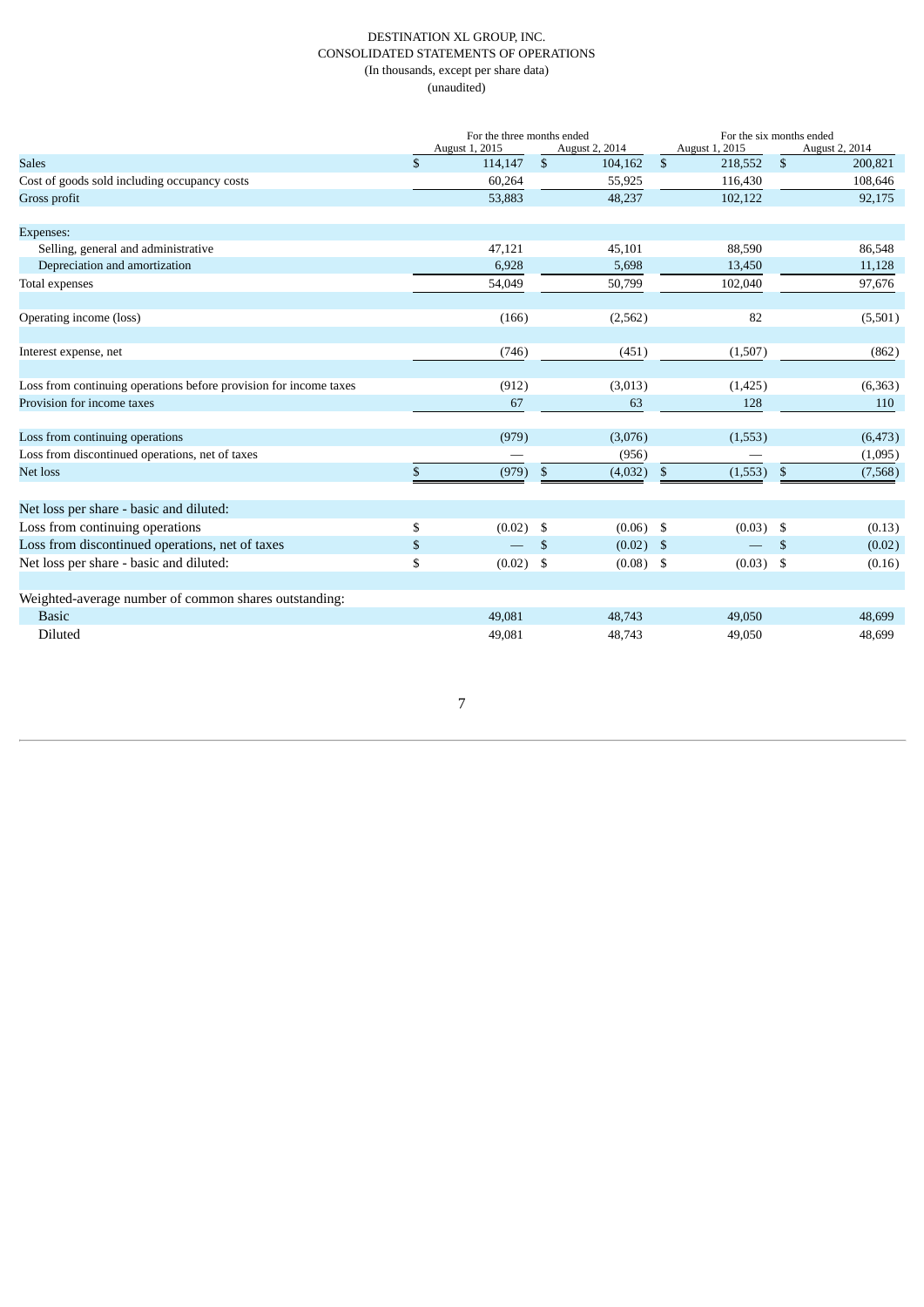#### DESTINATION XL GROUP, INC. CONSOLIDATED BALANCE SHEETS August 1, 2015, January 31, 2015 and August 2, 2014 (In thousands) Unaudited

|                                                          | January 31,<br>August 1,<br>2015<br>2015 |         | August 2,<br>2014 |               |
|----------------------------------------------------------|------------------------------------------|---------|-------------------|---------------|
| <b>ASSETS</b>                                            |                                          |         |                   |               |
|                                                          |                                          |         |                   |               |
| Cash and cash equivalents                                | $\mathfrak{S}$                           | 5,798   | \$<br>4,586       | \$<br>5,567   |
| Inventories                                              |                                          | 123,568 | 115,220           | 116,028       |
| Other current assets                                     |                                          | 14,888  | 12,532            | 15,217        |
| Property and equipment, net                              |                                          | 124,034 | 120,328           | 111,866       |
| Intangible assets                                        |                                          | 2,966   | 3,308             | 3,778         |
| Other assets                                             |                                          | 3,736   | 3,907             | 2,897         |
| <b>Total assets</b>                                      |                                          | 274,990 | \$<br>259,881     | \$<br>255,353 |
| LIABILITIES AND STOCKHOLDERS' EQUITY                     |                                          |         |                   |               |
|                                                          |                                          |         |                   |               |
| Accounts payable, accrued expenses and other liabilities | \$                                       | 102,855 | \$<br>99,049      | \$<br>91,347  |
| Long-term debt                                           |                                          | 29,832  | 33,506            | 22,446        |
| Borrowings under credit facility                         |                                          | 34,090  | 18,817            | 25,271        |
| Deferred gain on sale-leaseback                          |                                          | 15,387  | 16,119            | 16,852        |
| Stockholders' equity                                     |                                          | 92,826  | 92,390            | 99,437        |
| Total liabilities and stockholders' equity               |                                          | 274,990 | \$<br>259,881     | \$<br>255,353 |